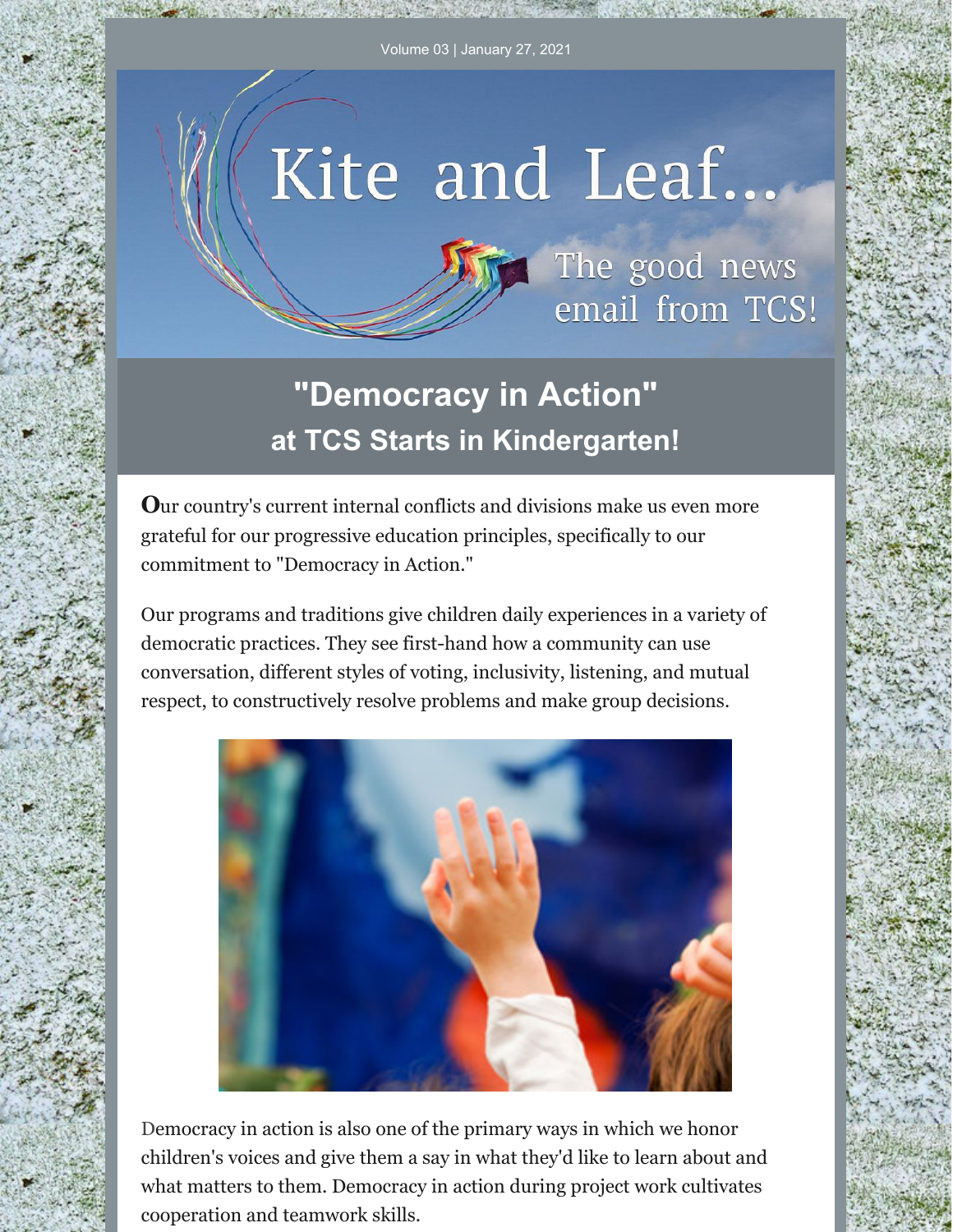Democracy in action assures each child that they are a valued and important member of our school and our wider community. It instills an appreciation for civic participation and responsibility, it empowers self-advocacy, and it defends space for hearing and honoring minority opinions.

Here's an example of how democracy in action at TCS starts in Kindergarten, reported by teachers Nadine Brockman and Kendra Roberts in a recent parent newsletter:

"We asked the children about our Friday dance parties and whether we wanted to continue this child-created routine. We heard children state that they did indeed want to continue. We heard: 'I want to have dance parties.' ' I love it.' 'I like the instruments with dancing.' 'I like to watch and listen to the music.' 'Sometimes I feel shy, but I want to do it.' We all concluded that everyone desired our Friday dancing to continue.



"On Friday, a child brought forth the idea of having Pajama Day. The group loved this idea and had many thoughtful questions about how to navigate pajamas with warm outerwear. Elaborate and amazing conversations unfold when a discussion is relevant and interesting to children. They came to the conclusion that each child can decide how best to wear their pajamas. For some, It might mean wearing pjs on top of outerwear. Others said they preferred to wear them under their outerwear to keep them clean."

Democratic process is not simply majority-rule at TCS, but rather using various means of exchange and voting styles to resolve issues those opposing a proposal might have.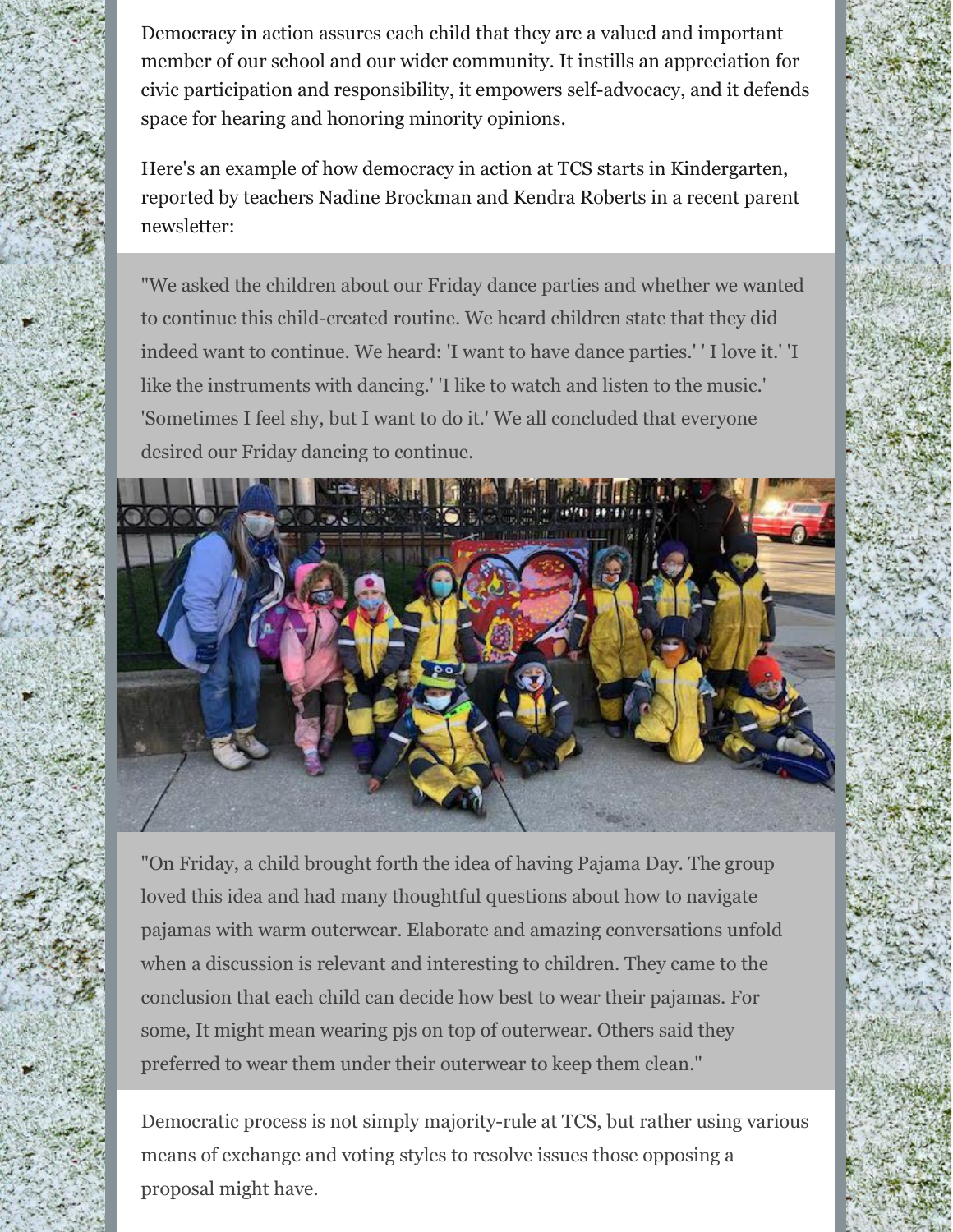Two examples of this are "Can you live with this?" and "Fist to Five:"

## **"Can You Live with This?"**

When a class or group votes on a matter after hearing all sides of the issue and accommodating everyone's views as much as possible, students who opposed the issue are asked whether they can "live with this."



"Can you live with it?" is not meant as a chance for the losing side to reiterate the same arguments, or to express unhappiness at the outcome. It is meant for someone to present something that the majority has not considered, or has not given sufficient weight to. Outcomes do NOT change very often based on Can you live with it? It's rare. A famous example from early in TCS' history was when the whole school voted to have only those classrooms be peanut-free that had students with a nut allergy. A Kindergarten student raised his hand for "Can you live with it?" and said that he couldn't live with it, because he had a nut allergy, and this new vote would mean that he could not go to another classroom during all-school lunch. So the majority reconsidered, revoted, and made all classrooms nut-free.

Similar to alternative voting like fist to five, *Can you live with it*? is designed to enhance and protect minority voice so that we don't get a "tyranny of the majority" ala De Tocqueville. The question of majority vs. minority rights is HUGE, at TCS and at all levels of local, national, and international politics. On a personal level, it is about getting one's own needs met while also respecting the needs of others in the group and of the group itself.

## **Fist to Five Voting**

Instead of just a "Yes or No" vote, our older students are learning the value of ranked choice voting, as well as the "fist to five" system. Fist to five encourages thoughtful consideration of a proposal by the voters and fosters more productive conversation.

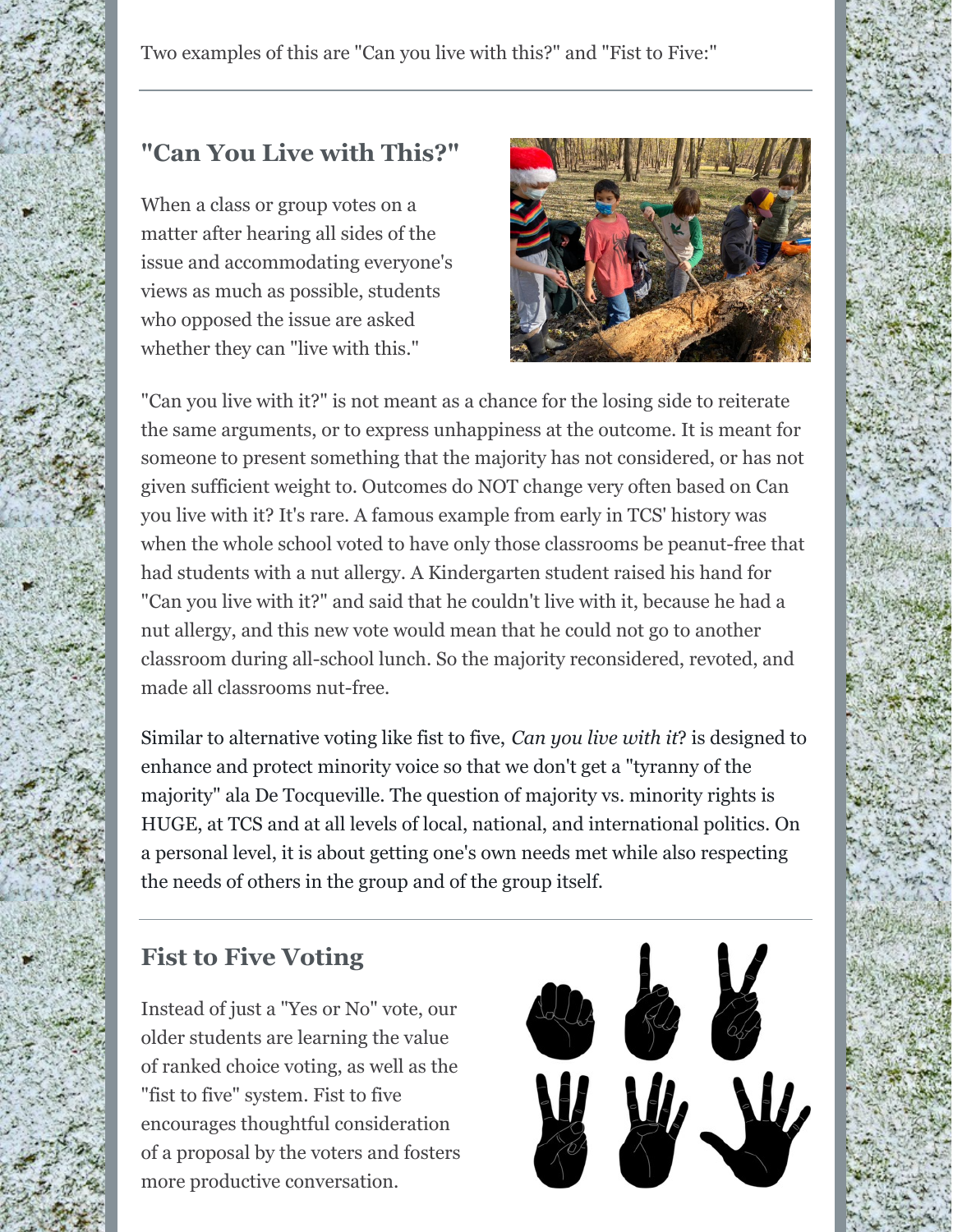Here's how it works. A question or proposal is called, and students raise their hand in one of the following gestures to say:

**FIST:** "I oppose your proposal so much that I will work to defeat it," **ONE FINGER:** "I'm opposed to your proposal, but I won't necessarily work to defeat it."

**TWO FINGERS:** "I have some concerns, but will go along and try it." **THREE FINGERS:** "I'm neutral but okay with whichever way the vote goes." **FOUR FINGERS:** "I like and support this idea."

**FIVE FINGERS:** "I like and support this idea so much that I will work to make sure it moves forward."

In most cases the students are asked to explain their reaction. Sometimes the class splits up into groups -- those who raised one finger, those who raised three, etc. so that they can discuss among their group their objections or support and present their views as a team. After hearing everyone's reasons for their chosen gesture, sometimes students change their positions so the vote is taken again before its final.

Our dedication to Democracy in Action continues and informs our social justice work and our commitment to greater educational equity at TCS.

In these times of so many changes and challenges, we hope that you, too, will feel welcome and invited to share your important voice in our community on any issue of concern to you, or bring any new ideas to our staff, faculty or board.